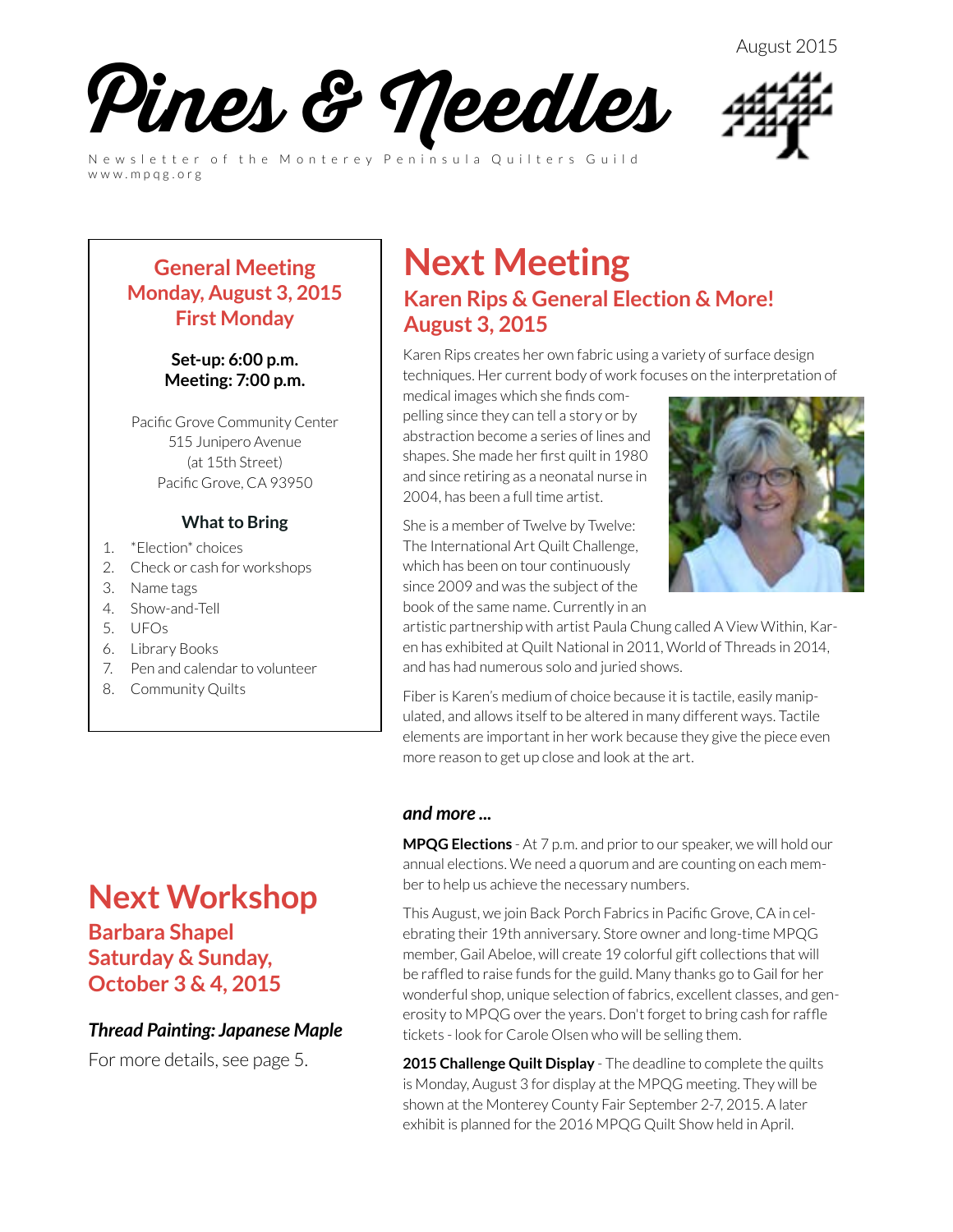### Year in Review 2014-2015

### **President's Message**

By Claudia Sammis, especials@sbcglobal.net, 831-333-9133

August brings the close of the MPQG year and the end of my two-year term as MPQG President. It has been my privilege to continue in the footsteps of the pioneers of the guild.

Looking back over this past year, you can be proud of the work accomplished by your Board. Best of all, this work will benefit the Guild in the years to come.

Most visable, of course, are our monthly Programs and annual Quilt Show. Membership numbers are stable at 196. Activities and Community Outreach events have been successful. Our Communications vehicles of the MPQG Web Site and Pines & Needles Newsletter report all the happenings.

Less visable to the general membership was the:

- continued simplification of the Board member tasks;
- continued practice of limiting Board meetings to one hour; and
- adherence to the plan to reduce our financial reserve led by Colleen Johnson, Treasurer.

Many thanks to my fellow board members for their hard work and good deeds: Judi Brown, Janyce Anderson, Nora Deans, Colleen Johnson, Sally Miller, Tina Magill, Barbara Grant, Noreen Nance, and Margaret Nava. Another thanks to the Supporting Committees including: Regina Liske, Chris Raarup, Jane Firth, Cindy Brown, Elizabeth Hull, Jeanne Mills, Alex Burke, Barbara Barrieau, Pat Morris, Alice Stoll, Terann Carr, June Cornell, Becky Taylor, Lisa Maddalena, and Gail Abeloe. Bouquets to Rita Jacques and her quilt show team.

Another big thanks goes to the members like Tiana Duart who pops up to hold quilts at each meeting. So thanks to Tiana and every member like her who is there when needed.

Please continue to invite younger friends and neighbors to meetings and our quilt shows so that we can keep this art alive for the generations to come.

Where else does the Board need your help? That's an easy answer: Every few years, volunteer as a Board of Directors' member. Just do it!!

## **Thank you Back Porch Fabrics**





#### *Celebrating 19 years in PG*

August is the anniversary month for Back Porch Fabrics of Pacific Grove. Gail Abeloe, the owner, is very generous to the guild in many ways and this August is no exception. Gail will donate 19 gift packets to be raffled as a fund raiser for MPQG at our August 3th meeting. Thank you! from all of us.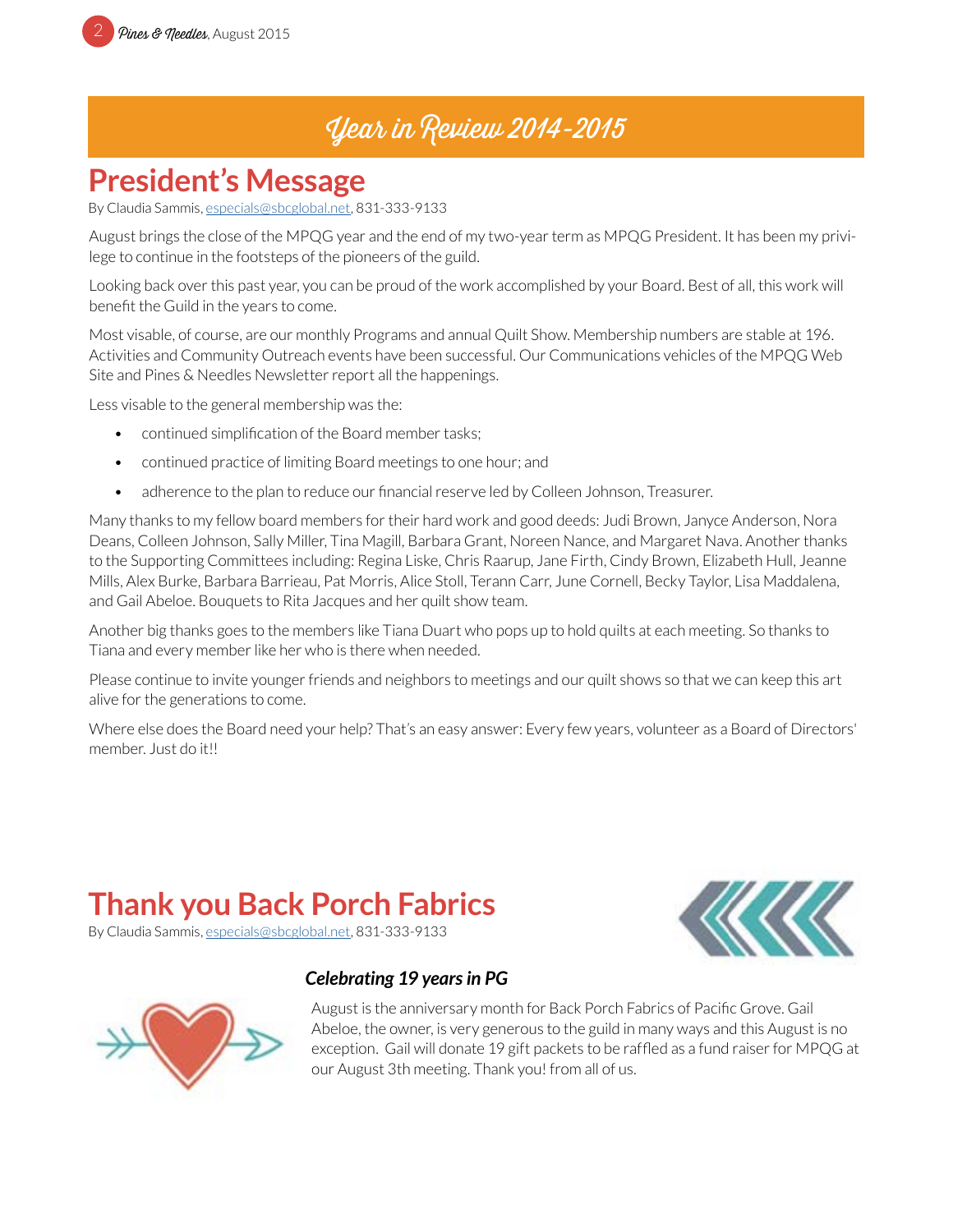### \*\*\* Election \*\*\*

### **Nominees for the 2015-2016 Board Positions**

By Jancye Anderson, [cvoaks2011@gmail.com](mailto:cvoaks2011%40gmail.com?subject=MPQG%20Election)

Janyce Anderson, 2nd Vice President announces the Board nominations for the following members to serve as officers in the positions listed. The election of officers will be held at the General Meeting on Monday, August 3rd. There are 3 positions listed below, which need to be filled, please consider.

#### **BYLAWS**

#### **Article VII, Section 2A Nominations**

- 1. The complete slate of the Nominating Committee shall be presented at the July meeting of the Membership, posted on the Web Site or mailed to all members with the August Newsletter.
- 2. If no additional nominations are made from the floor the Article VII states: "the assembly, by unanimous consent, may dispense with the ballot when there is but one candidate for each positions and the election may be by voice vote.

| <b>Position</b>    | <b>Candidate</b>       | Length of Term |
|--------------------|------------------------|----------------|
| President          | Nora Deans             | 2 years        |
| 2nd Vice President | <b>OPEN</b>            | 2 years        |
| Secretary          | <b>Bonnie Tomsheck</b> | $1$ year $*$   |
| Activities         | Allison Barrett        | $1$ year $*$   |
| Community Outreach | <b>OPEN</b>            | 2 years        |
| Communications     | <b>OPEN</b>            | 2 years        |

#### **MPQG Board of Directors 2015-2016**

\*These positions are only one year to keep the nomination process in line with the By-laws.

## **We Need A Quorum on August 3!**

By Claudia Sammis, especials@sbcglobal.net, 831-333-9133

Are you asking yourself what a quorum is and why the guild needs one? It's because our by-laws state that a quorum must be present to hold the annual election held each August. In this case, a quorum constitutes 1/3 of our membership or 65ish members.

An Aside: If you buy a door prize ticket for the Back Porch Fabrics 19 anniversary gift collections and are one of 65, you will have roughly a one in four chance of winning! Great odds.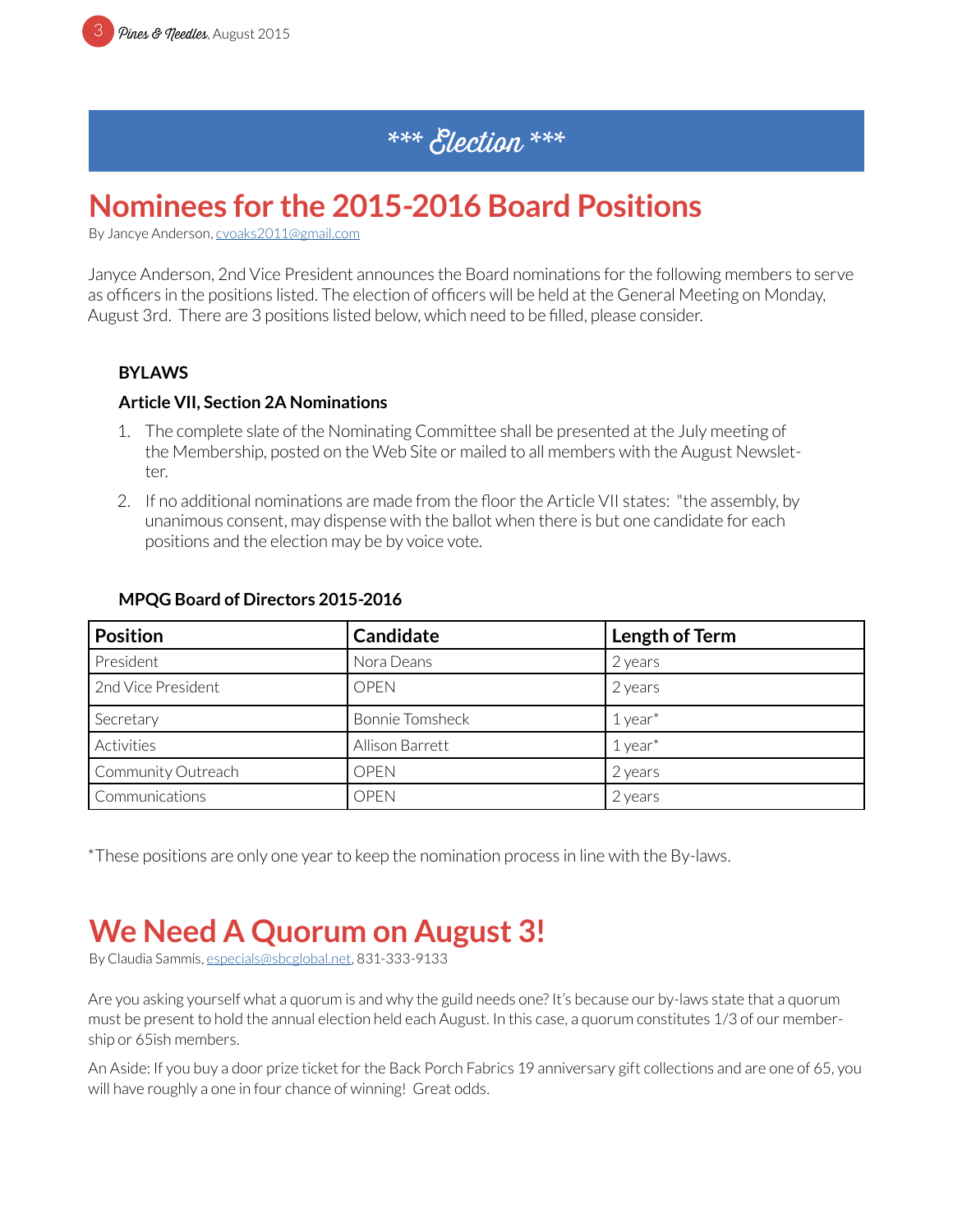

### **Membership News & Dues**

Noreen Nance, Membership Chair no[r9215een@gmail.com](mailto:nor9215een%40gmail.com?subject=MPQG%20Membership) 831-915-3441

We had two guests attend our meeting on 7/6. Terry Burns and Diane Wilsey. Maybe they will decide to become members.

On that note, it is renewal time again. Dues are due by 8/31/15 for the 2015/2016 year. They are \$35, the same as last year.

If you are currently receiving the newsletter via USPS, you will continue to do so unless you indicate on the renewal form that you would like to receive the newsletter via email. Membership directories will be available for pickup at the October, November and December meetings. You can also OPT to receive the directory via USPS for an additional \$1. Just add it to your membership dues. You can also OPT to NOT receive a hard copy of the directory as it is soooo easy to access through our website, MPQG.org. Indicate that you do not require a hard copy on the renewal form. Dues can be mailed directly to me. My address is on the renewal form. Or you can drop them off at the August guild meeting. I will not be at the August meeting so give them to either Chris Raarup or Claudia Sammis.

Renewal forms can be accessed on the website, MPQG.org, or at the August meeting. You will be listed in the directory only if I receive your renewal by September 15th.

# *Tell Me A Story*  **EBHQ Cloth Doll Challenge**

By Claudia Sammis, [especials@sbcglobal.net](mailto:especials%40sbcglobal.net?subject=MPQG), 831-333-9133

East Bay Heritage Quilters (EBHG) presents A Cloth Doll Challenge to be shown as a Special Exhibit during the 2016 Voices in Cloth Quilt Show.

The quilt show is held the weekend of March 19 and 20, 2016, at the Craneway Pavillion in Richmond's historical Waterfront Park. Watch their web site for details and entry form, [www.ebhq.org.](http://www.ebhq.org)

### *NCQC 2015 Deadline is August 7*

By Claudia Sammis, [especials@sbcglobal.net](mailto:especials%40sbcglobal.net?subject=MPQG), 831-333-9133

Heads up ... there is a mistake on the instructions re: deadline. Go with Friday, August 7 and you'll be safe.

Entries are being accepted for New Quilts of Northern California at the Pacific International Quilt Festival in October[.](http://www.mpqg.org/media/uploads/2015/07/08/files/NCQC_15.pdf)

[Download the instructions and entry form.](http://www.mpqg.org/media/uploads/2015/07/08/files/NCQC_15.pdf)

Entry forms for PIQF may be found at [www.quiltfest.com.](http://www.quiltfest.com)



45335 Vista Place King City, CA 93930 (831) 385-3374 www.hollycaseyquilts.com holly@hollycaseyquilts.com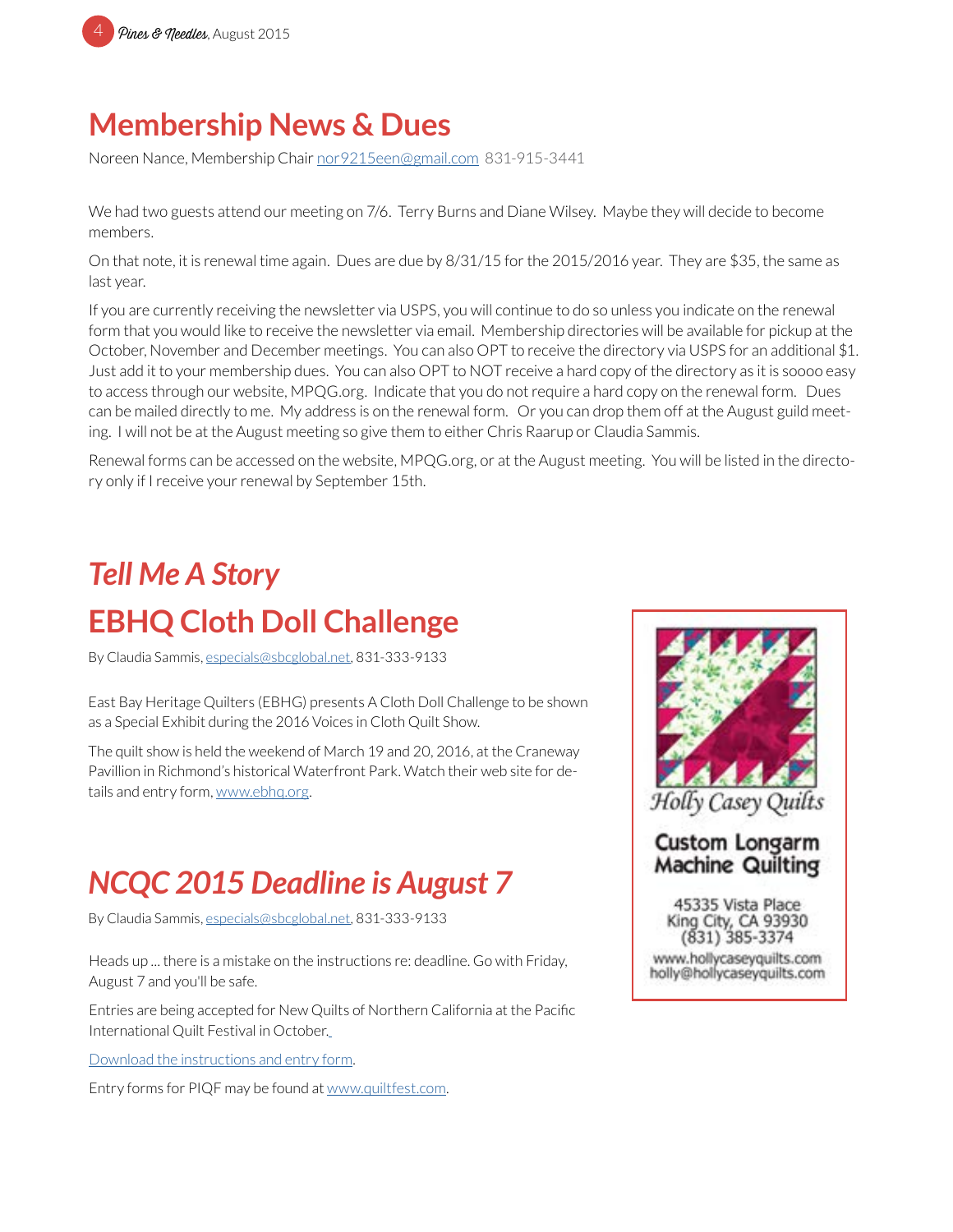## **September Recycle Tables Headed by Liz Rondelle**

By Claudia Sammis, especials@sbcglobal.net, 831-333-9133

This month only, durning the August 3 General Meeting, you have the chance to bring fabric and all quilt-related donation items to the Recycle Tables. Open Hours: 6:15 to 7:00 p.m. and 8:15 to 8:45 p.m. Closed during the tying event from 7:00 to 8:15 p.m.

Of course, members will want to peruse the goods for treasures to take home and add to their own stashes. Please bring your own shopping bags. All items remaining at the end of the evening will be donated or tossed.

Thanks to Liz Rondelle for taking on this project. Another thanks to Sharon Coniglio for the donation of 60 quilting books to seed the tables.

This will not be an ongoing service but a one-time-only opportunity.

## **Summer Classes at Family Threads**

By Claudia Sammis, especials@sbcglobal.net, 831-333-9133

How about an outing to San Juan Bautista? Family Threads has beaucoup classes this summer on any number of topics. Go to [www.familythreads.org](http://www.familythreads.org) and click on the the Classes tab.





# **Next Workshop**

#### **Barbara Shapel Saturday & Sunday, October 3 & 4, 2015**

#### *Thread Painting: Japanese Maple*

Barbara Shapel, award winning Fiber Artist from the Pacific Northwest, is well known for creating beautiful two-sided thread painted quilts.

The Japanese Maple signifies great blessings and a peaceful retreat. Create your own peaceful Japanese Maple by stitching leaves in the colors and quantity you prefer, and improve your quilting skills at the same time.

This workshop is intended for the quilter who is reasonably comfortable with their machine quilting skills, but would like to learn tips and techniques for improvement. Students will practice a number of stitches I use all the time to add depth and dimension to my fiber art pieces. We will also discuss thread in detail, the order of quilting, using a hoop, outlining, sewing machine needles, and transferring images to fabric. We will also discuss how to make the piece two-sided

#### **[barbarashapel.com](http://barbarashapel.com)**



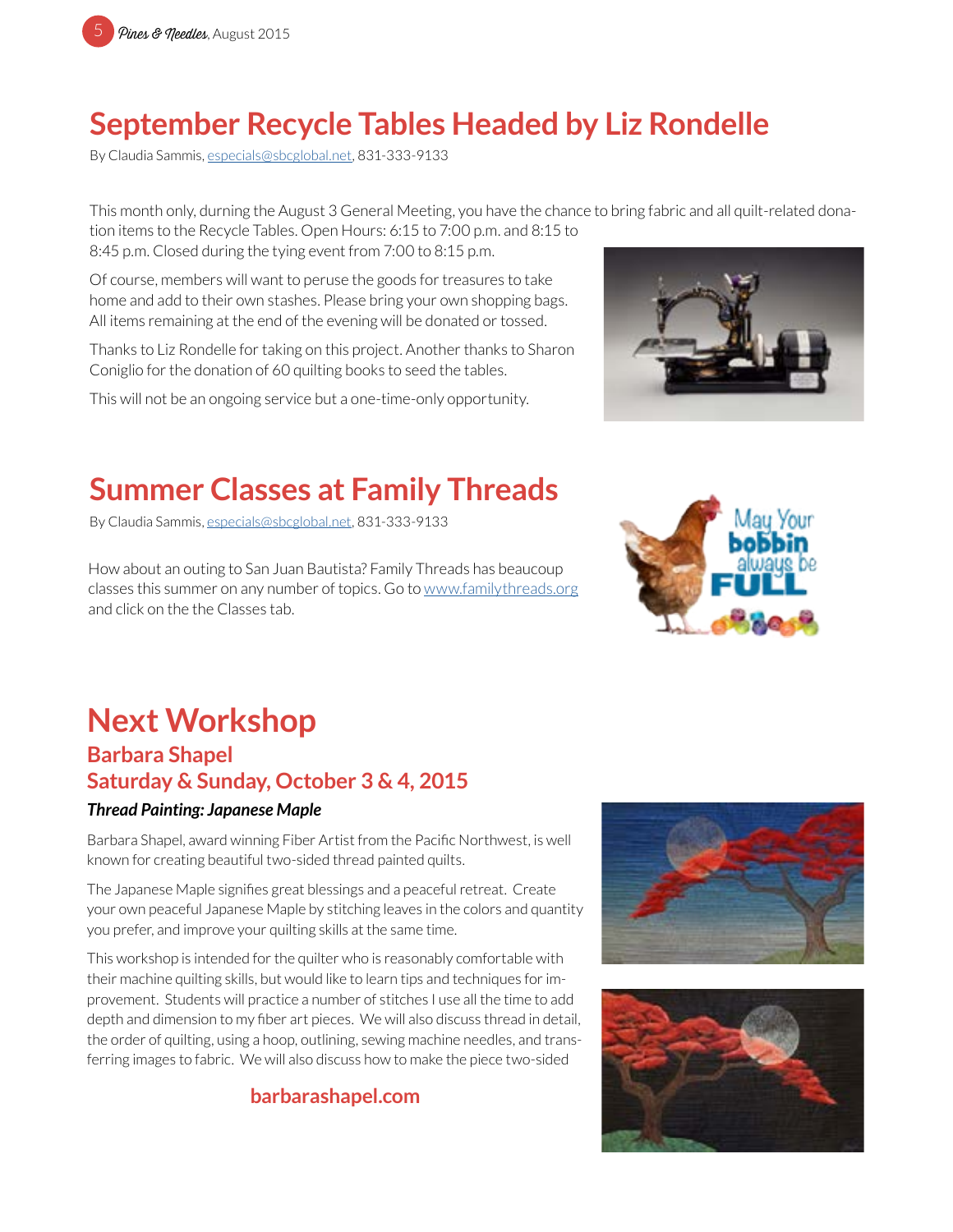### **New Exhibits at San Jose Museum of Quilts and Textiles**

By Claudia Sammis, especials@sbcglobal.net, 831-333-9133

#### *Found/Made*

San Jose Museum of Quilts & Textiles' Upcoming Exhibition opened July 11 and runs through November 1, 2015. Members-only walk-through is Sunday, July 26 at 1 p.m.

Found/Made is an exploration of exchanges between quilt making and art making. Art and quilts push the boundaries of traditional quiltmaking with repurposed fabrics, unusual materials and innovative techniques.

"These objects were represented in the vestiges of an earlier time. They enthralled and intrigued me, and I was hooked." - Roderick Kiracofe, guest curator

#### *Recycled, Up-Cycled, Re-Purposed Clothing Design: A Slow Fashion Movement FiberSpace*

July 11 – September 6, 2015 - Fast fashion, while its economic value is powerful, pollutes the environment with toxic wastes as well as mountains of discarded clothing, and fosters unsafe and unethical manufacturing practices. This exhibit illustrates an alternative to fast fashion. It showcases a collaborative collection of clothing and accessories produced locally by six California artists, using slow fashion methodologies. Come and celebrate the work of designers and artists Darcy Fowkes, Margot Silk Forrest, Destiny Carter, Jill Pillot, Angela Elsey, and Marirose Jelicich, and enjoy their unique creations.

For more information, go to [www.sjquiltmuseum.org](http://www.sjquiltmuseum.org).



## **CQFG Sew In**

By Terann Carr, Charity Quilts Coordinator, 831-375-7881 [cacarrs@sbcglobal.net](mailto:cacarrs%40sbcglobal.net?subject=CQFG%20Sew%20In)

The August Sew In will be Friday the 21st . Our activity hasn't been set yet but that information is usually sent out via e-mail the week before. If you would like to be on my e-mail list please contact me.

We meet in my home from 9:30 am till ?? Bring a lunch! Call for directions.



## **Jacquie Gering Visits in November**

By Elizabeth Hull, [dhull@gbis.com](mailto:dhull%40gbis.com?subject=MPQG)

Passionate modern quilter, designer and author of *Quilting Modern: Techniques and Projects for Improvisational Quilts*, Jacquie Gering will be our guest speaker in November. Named the Quilt Teacher of the Year for 2014, by the International Association of Creative Arts Professionals, she is a leader in the Modern Quilting Movement. Currently she is Chairman of the Board of the Modern Quilt Guild. Jacquie will be teaching her newest workshop Activating Space in Modern Quilt Design.

Jacquie is a mom to two young men, and lives with her husband and black lab, Bruno in downtown Kansas City. You can follow her on her blog, Tallgrass Prairie Studio.

**[TallgrassPrairieStudio.blogspot.com](http://tallgrassprairiestudio.blogspot.com)**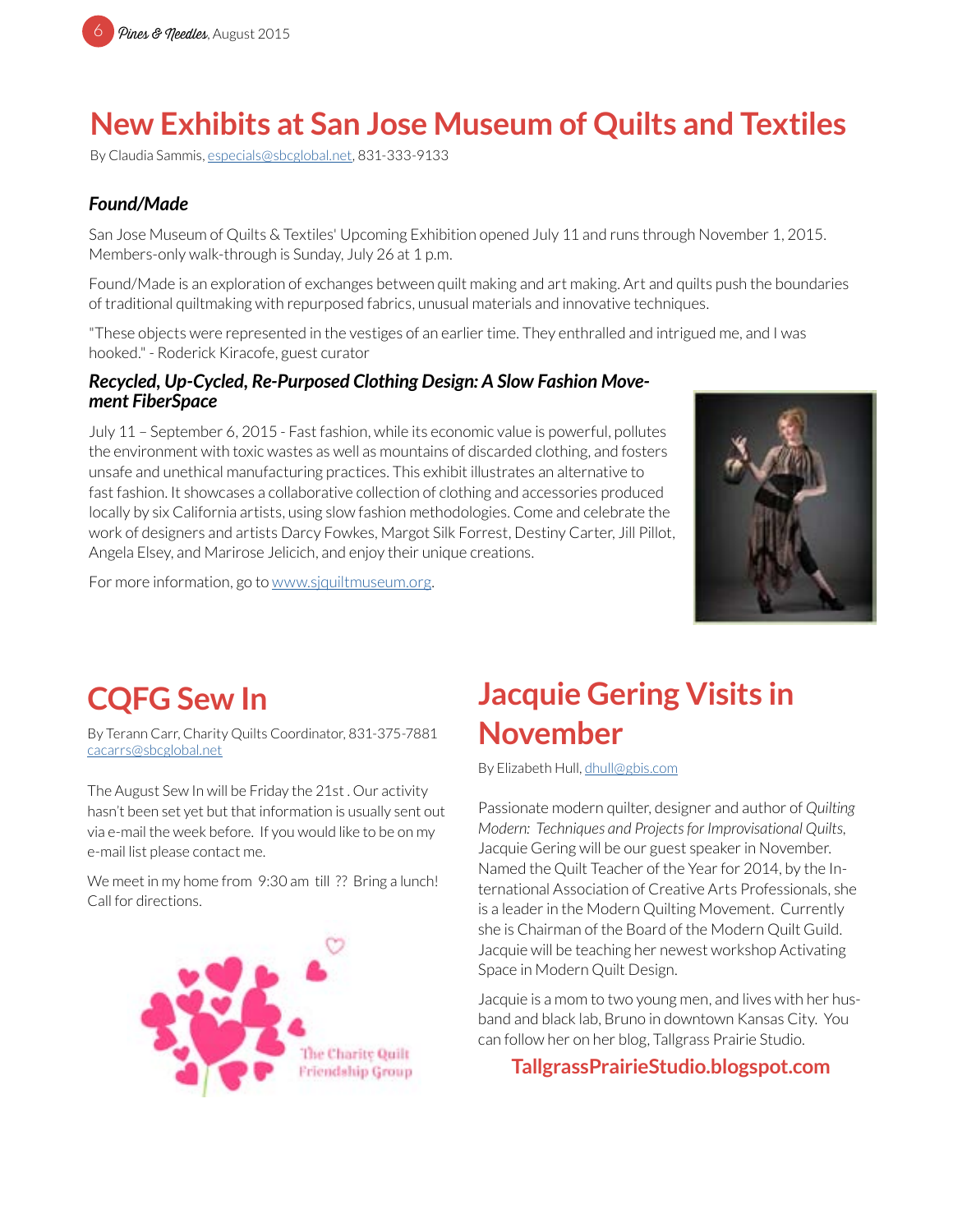

### **County Fair**

By Terann Carr, 831-375-7881 [cacarrs@sbcglobal.net](mailto:rickbarbara%40sbcglobal.net?subject=MPQG%3A%20County%20Fair)

The 2015 Monterey County Fair dates are September 2 – 7. More information will be available at the meetings.

It's time again to meet old friends and make new ones at the Fair. The Raffle Quilt will be on display and we will need your help selling tickets. Watch for news about volunteer sign ups.

And as always you are encouraged to enter your quilts in the Home Arts division. The entry forms are due August 5th so mark it on your calendar. Forms are available online and the entry fee is only one dollar per quilt. It is best to download a form and send it in since Pay Pal won't service such a small amount. Of course you could enter more than one! You will not get an acknowledgement but will be expected to turn in your entries on Saturday, August 22.

Check out all the information at

#### **[montereycountyfair.com](http://montereycountyfair.com)**

### **Victoria and Tiana Duart at Back Porch Fabrics**

By Alexandra Burke, [alex@alexandraberg.com](mailto:alex%40alexandraberg.com?subject=MPQG%20Newsletter)

#### *A Family Affair: July 5 thru August 25, 2015*

In the Gallery at Back Porch Fabrics, 157 Grand Ave. (at Central), Pacific Grove, CA 93950. Reception for the artists is on Sunday, July 5 from 1 pm to 3 pm.

For information: 831-375-4453. [backporchfabrics.com.](http://backporchfabrics.com)



### *Designing Minds Yet Again* **at Back Porch Fabrics**

By Alexandra Burke, [alex@alexandraberg.com](mailto:alex%40alexandraberg.com?subject=MPQG%20Newsletter)

#### *Designing Minds Yet Again*

#### *By quilters of the Monterey Bay Art Quilt Group*

Participating in the show are:

- Joan Hughes
- Gloria Hatton
- Susan Moore
- Dionys Briggs
- Mary Ellen Parsons
- Michelle Benson
- Noreen Nance
- Bonnie Tomsheck
- Janet Taillon

In the Gallery at Back Porch Fabrics, 157 Grand Ave. (at Central), Pacific Grove, CA 93950.

August 30 - October 28, 2015

Reception for the artists is on Sunday, August 30from 1 pm to 3 pm.

For information: 831-375-4453. [backporchfabrics.com.](http://backporchfabrics.com)



Top: *Early Bird* by Janet Taillon Bottom: *Maypole* by Noreen Nance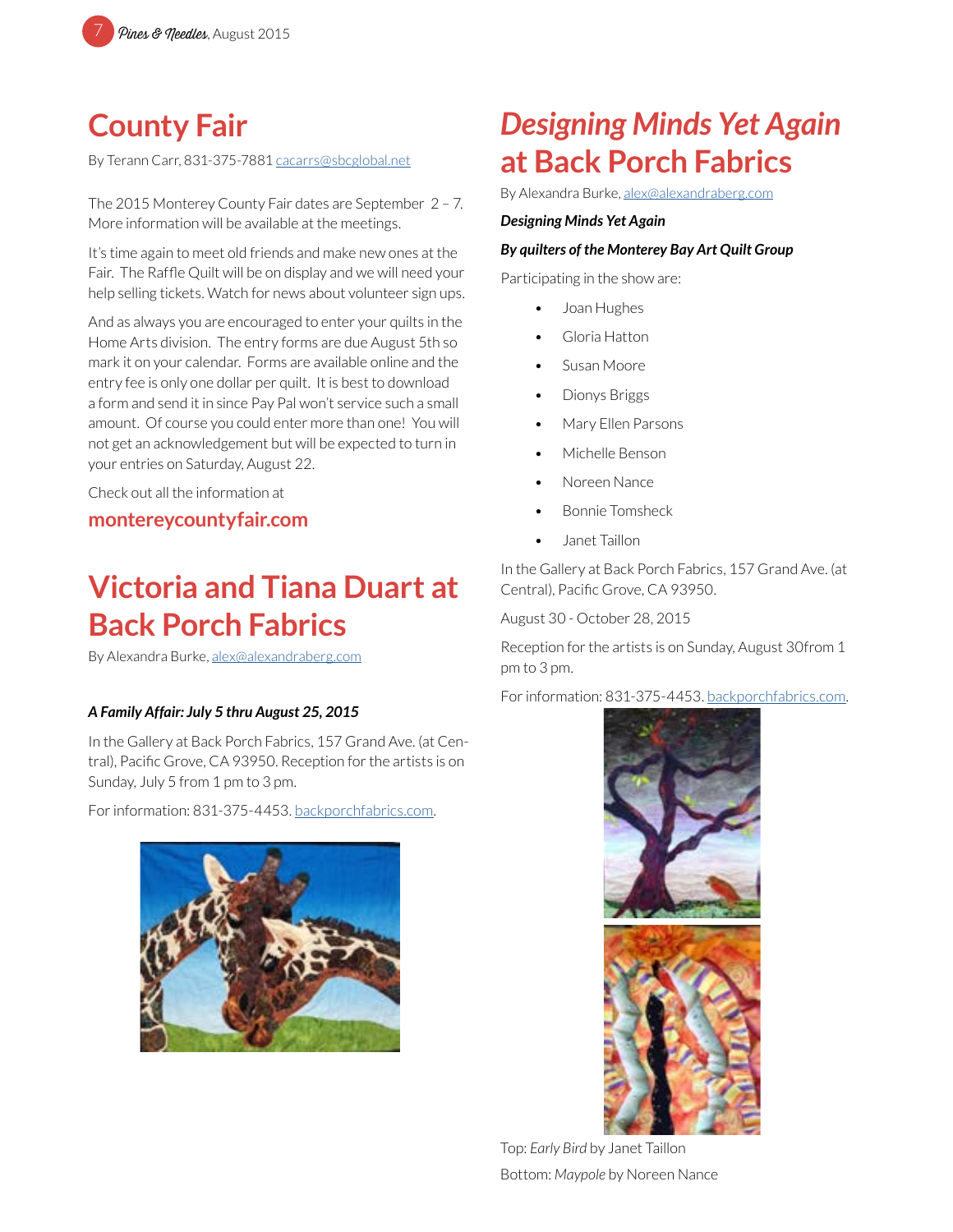

## **Calendar, Road Trips, and Local Events**

By Tina Magill, [magill1242@gmail.com](mailto:magill1242%40gmail.com?subject=MPQG%20Calendar)

- **• July 5 August 25, 2015**, 10:00 am 5:00 pm, *A Family Affair*, quilts by Tiana & Victoria Duartl, Back Porch Fabrics, 157 Grand, Pacific Grove, CA. [www.backporchfabrics.com](http://www.backporchfabrics.com), 831-375-4453. Reception for the artists is on Sunday, July 5, from 1 pm to 3 pm.
- **• July 11 November 1, 2015**, 10am 4pm, *Found/Made, guest curated by Roderick Kiracofe*, San Jose Museum of Quilts and Textiles, 520 South First St., San Jose, CA 408-971-0323. [www.sjquiltmuseum.or](http://www.sjquiltmuseum.org)g
- **• July 11 September 6, 2015**, 10am 4pm, *Recycled, Up-Cycled, Re-Purposed Clothing Design: A Slow Fashion Movement*, San Jose Museum of Quilts and Textiles, 520 South First St., San Jose, CA 408-971- 0323. [www.sjquiltmuseum.or](http://www.sjquiltmuseum.org)g
- **• September 5 6, 2015**, *Busy Bears Quilt Guild of Big Bear Lake Quilt Show,* Big Bear Middle School, 41274 Big Bear Blvd., Big Bear Lake, California [www.busybearsquiltguild.com](http://www.busybearsquiltguild.com)
- **• September 12 13, 2015**, *Harvest of Quilts,* Elk Grove Quilt Guild, SES Portuguese Hall, 10428 East Stockton Boulevard, Elk Grove, CA 95624, [www.elkgrovequiltguild.org](http://www.elkgrovequiltguild.org)
- **• September 12 November 1, 2015**, 10am 4pm, *Transformation: Art From Within*, San Jose Museum of Quilts and Textiles, 520 South First St., San Jose, CA 408-971-0323. [www.sjquiltmuseum.or](http://www.sjquiltmuseum.org)g

### **I've Got The Quilting Bug! challenge**

Barbara Barrieau, [rickbarbara@sbcglobal.net](mailto:rickbarbara%40sbcglobal.net?subject=MPQG%20Quilting%20Bug%20Challenge) or 209-532-5478, or Alice Stoll at 831-659-3273

All of the 2015 quilt challenge packets were distributed at the March 25 meeting. As you can imagine from reading the challenge theme, each quilt must contain two or more insects and use the two batik fabrics that were included.

The deadline to complete the quilts is Monday, August 3, at the MPQG meeting so they can be exhibited at the Monterey County Fair September 2-7, 2015. A later exhibit is planned for the 2016 MPQG Quilt Show held in April.



Get It Quilted!<br>By Sharon Winter

- Creative custom quilting on a domestic machine
- Award-winning fine hand quilting
- » Binding, basting, design and quiltmaking services

Please call for an appointment (831) 647-8769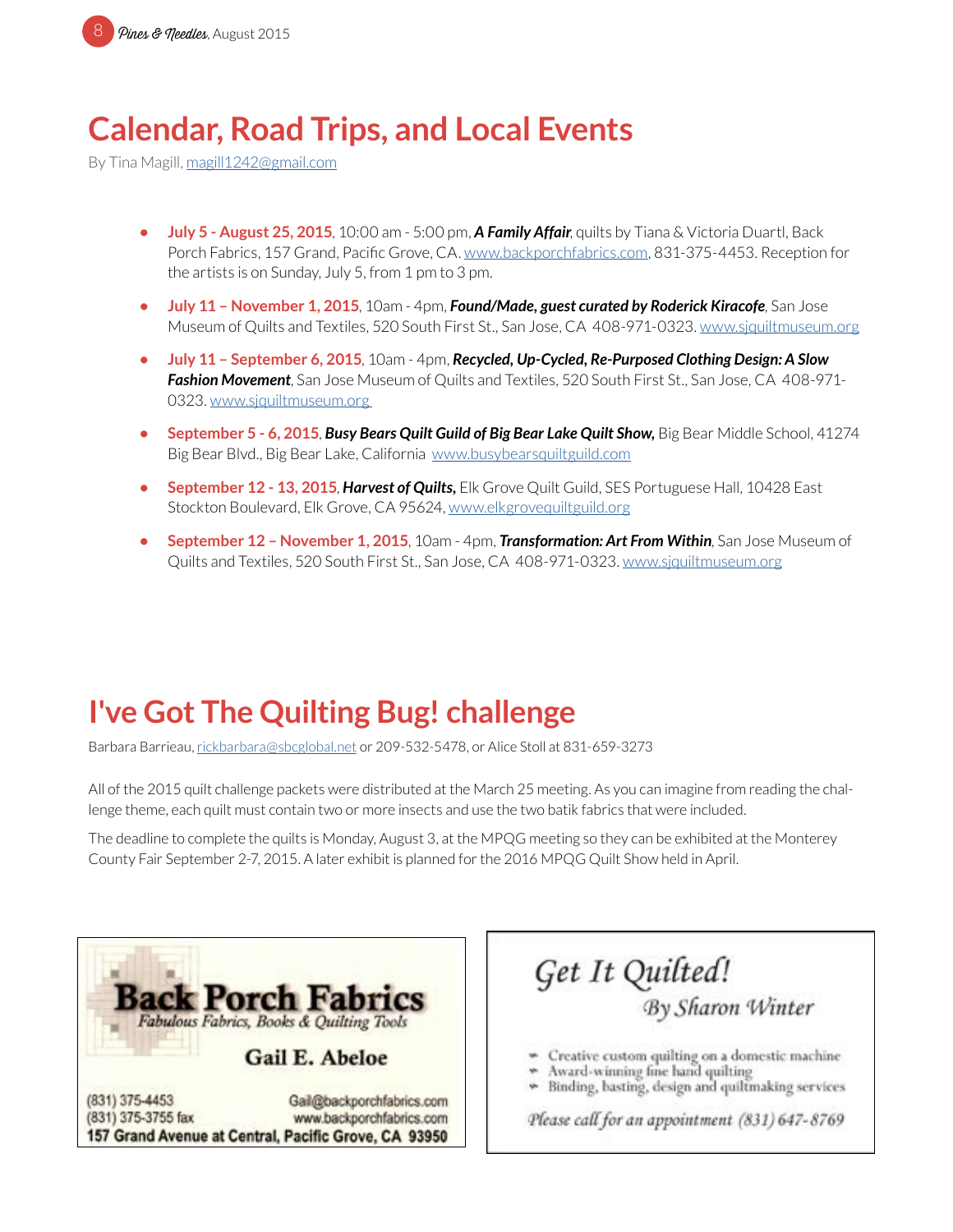## **Board Projects**

#### *August 2015*

- Meeting: Lecture with Elections Preceding
- Presentation of slate of officers in Pines & Needles and on web site 10 days prior to meeting
- Election of Board officers at General Meeting
- Announce volunteers who will serve on Supporting Committees
- Back Porch Fabrics Benefit Raffle
- Membership re-enrollment continues
- Challenge Quilts due
- Continue volunteer signups for Monterey County Fair

#### **Other**

- Approve Budget for next year beginning September 1
- MPQG Officers and Standing Coordinators Orientation
- Close Books on fiscal year ending August 30
- Display Raffle Quilt and sell tickets at the Monterey County Fair
- Display Challenge Quilts at the Monterey County Fair
- Updates and announcements to Communications the 10th of month

### **Board Minutes**

By Nora Deans, [nora.deans@gmail.com](mailto:nora.deans%40gmail.com?subject=MPQG%20Board%20Minutes)

The MPQG Secretary, Nora Deans, takes and prepares the minutes from the monthly board meetings.

These minutes are posted on the MPQG website in the members only area. Minutes through March 2015 were recently added. Read them here:

#### **[www.mpqg.org/business/board/](http://www.mpqg.org/business/board/)**



# Monterey Peninsula Quilters Guild

Quilting & Community on the Central Coast of California **[www.mpqg.org](http://www.mpqg.org)**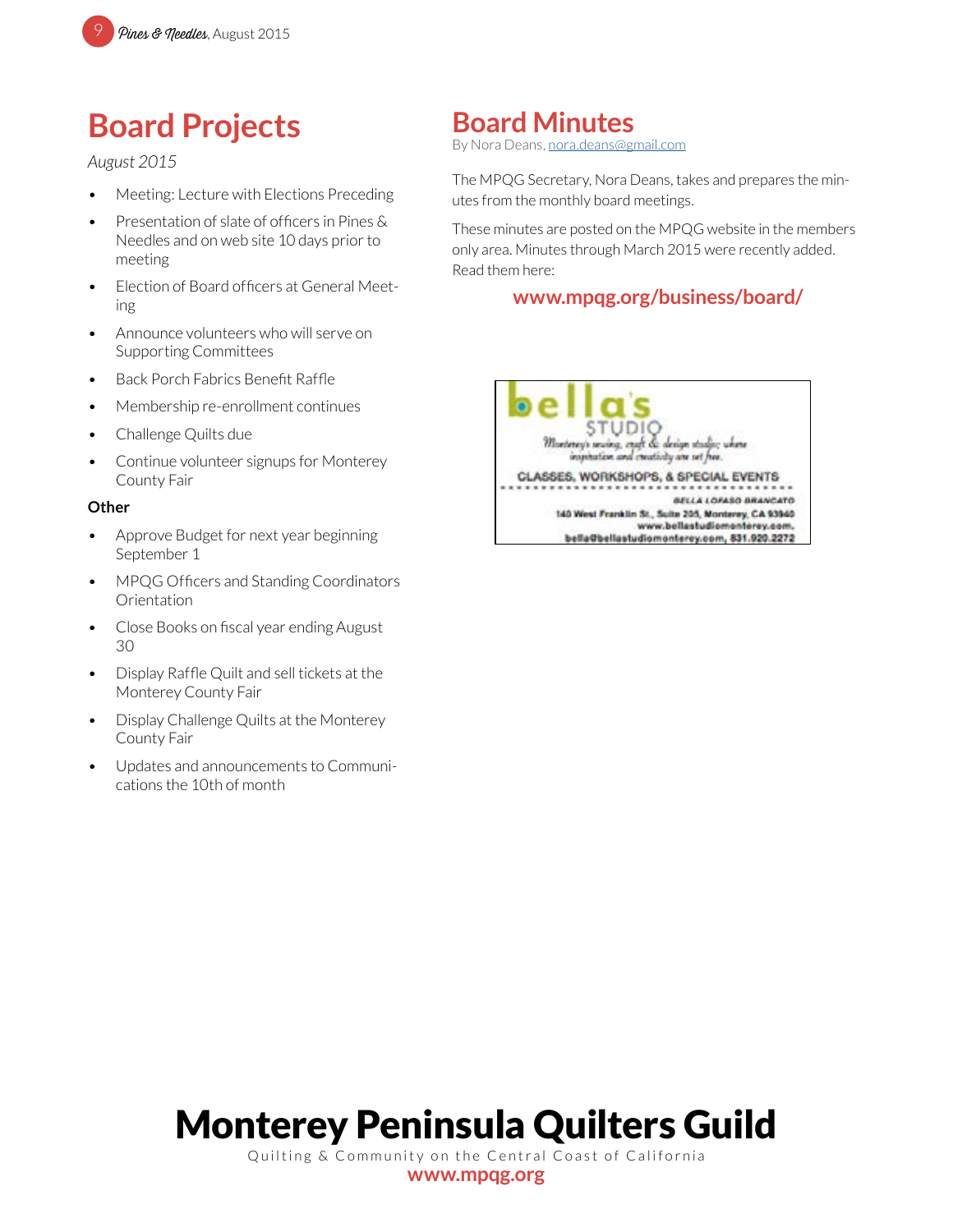| Monterey Peninsula Quilters Guild                                  |                                                                                                                                               |                       | <b>Members</b>                                                              |              |       |  |
|--------------------------------------------------------------------|-----------------------------------------------------------------------------------------------------------------------------------------------|-----------------------|-----------------------------------------------------------------------------|--------------|-------|--|
| <b>Workshop Reservation</b>                                        |                                                                                                                                               | <b>Workshop Name</b>  |                                                                             | Non-Members* |       |  |
| Saturday<br>$\Box$<br>& Sunday                                     | October 3 & 4, 2015                                                                                                                           | <b>Barbara Shapel</b> | Japanese Maple                                                              | \$100        | \$120 |  |
| Saturday<br>□<br>& Sunday                                          | November 7 & 8, 2015                                                                                                                          | Jacquie Gering        | Activating Space in<br>Modern Quilt Design<br>$(1$ Day)<br>&<br>TBA (1 Day) | \$100        | \$120 |  |
| Name:                                                              |                                                                                                                                               |                       |                                                                             |              |       |  |
| Address:                                                           |                                                                                                                                               |                       |                                                                             |              |       |  |
| Telephone:                                                         |                                                                                                                                               |                       |                                                                             |              |       |  |
| Email:                                                             |                                                                                                                                               |                       |                                                                             |              |       |  |
| $\times$<br>$\times$                                               | $\times$<br>$\times$                                                                                                                          | cut here<br>$\times$  | $\times$<br>$\propto$                                                       | $\propto$    | ✕     |  |
| For your<br>records:                                               | You are registered for:<br>□ Saturday and Sunday, October 3 & 4, Barbara Shapel<br>$\Box$ Saturday and Sunday, November 7 & 8, Jacquie Gering |                       |                                                                             |              |       |  |
| Send to:                                                           | Make check payable to MPQG. Send to:                                                                                                          |                       |                                                                             |              |       |  |
|                                                                    | Gail Abeloe, Attn: MPQG Workshop, 157 Grand Avenue, Pacific Grove, CA 93950                                                                   |                       |                                                                             |              |       |  |
| Questions?                                                         | Gail Abeloe at Back Porch Fabrics 831-375-4453                                                                                                |                       |                                                                             |              |       |  |
| Time:                                                              | Doors open at 9:30 a.m. Workshop is 10:00 a.m. to 4:00 p.m.                                                                                   |                       |                                                                             |              |       |  |
| Note:                                                              | Reservations are secured when payment is received. To cancel and receive a refund, cancellation must be made at least<br>7 days in advance.   |                       |                                                                             |              |       |  |
| <b>Supply List:</b>                                                | Available at general meetings, on website at www.mpgg.org/news/category/workshops/ or call Gail Abeloe at 831-<br>375-4453                    |                       |                                                                             |              |       |  |
| Location:                                                          | Health and Fitness Room at the Sally Griffin Center, 700 Jewel Avenue, Pacific Grove, CA 93950                                                |                       |                                                                             |              |       |  |
| Food:                                                              | Plan on bringing your lunch, snacks, and beverages                                                                                            |                       |                                                                             |              |       |  |
| *Non-Member registration is accepted 30 days prior to the workshop |                                                                                                                                               |                       |                                                                             |              |       |  |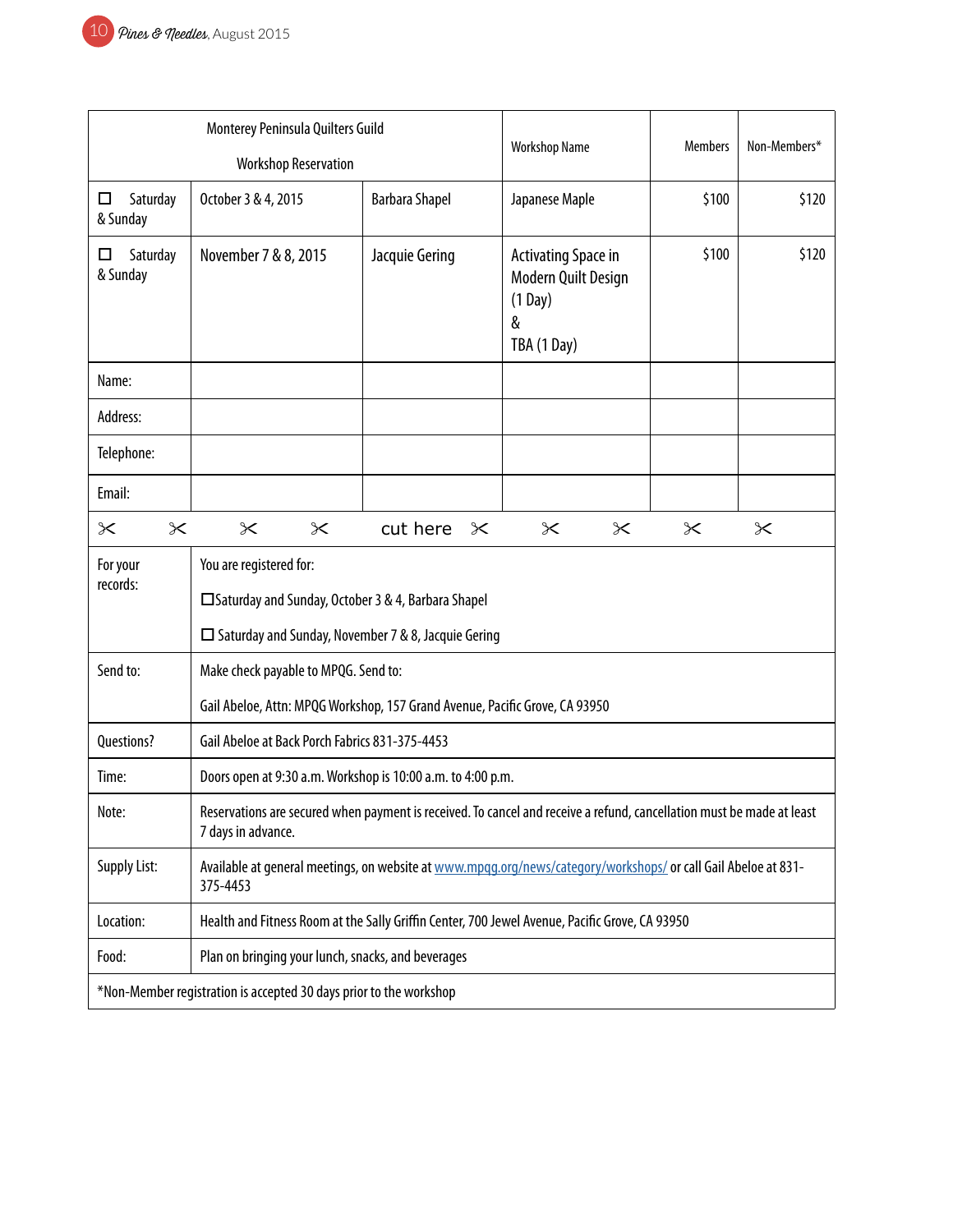

#### **MPQG Membership Form** (New and Renewal Membership)

Membership dues are due by August 31. Please renew promptly. You will be included in our Member Directory if renewed by September 30.

Annual Membership fee for new and renewing members is \$35.00\*. Do not send cash through the mail. Make checks payable to MPQG.

Bring this form and check to the general meeting, or mail it to:

MPQG Membership c/o Noreen Nance, 720 17th Street, Pacific Grove, CA 93950

Print legibly.

Name:

<sup> $\Box$ </sup> Check here if there are no changes to last year's Member Directory. If no changes, there is no need to fill in the information below.

Address:

Home Phone #: Cell Phone #:

\*\*Email address: and the contract of the contract of the contract of the contract of the contract of the contract of the contract of the contract of the contract of the contract of the contract of the contract of the contr

Web Site:

\*\*NOTE: Members receive the newsletter and e-blasts via email, so be sure to provide your email address.

 $\Box$  I wish to receive the monthly newsletter via USPS mail.

Noreen Nance, Membership Chair nor9215een@gmail.com, 831-915-3441

**Member Directory Distribution** Check the box that applies to you

FREE if picked up at meeting between October and December \_ \$1.00 if Directory mailed to you. Please add \$1 to your membership fee NO THANKS! I don't need a hard copy. I'll use http://www.mpqg.org/directory/